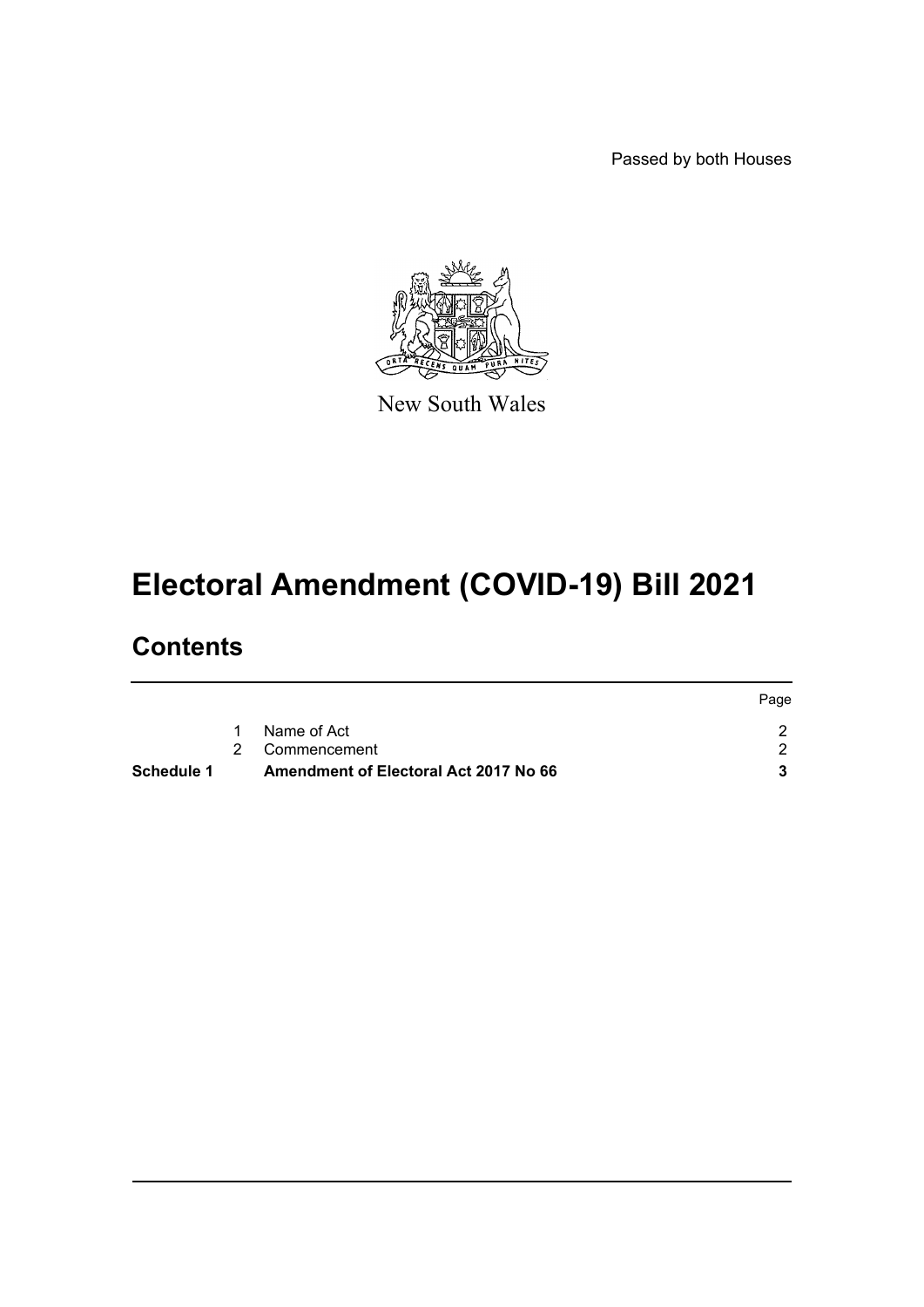*I certify that this PUBLIC BILL, which originated in the LEGISLATIVE COUNCIL, has finally passed the LEGISLATIVE COUNCIL and the LEGISLATIVE ASSEMBLY of NEW SOUTH WALES.*

*Legislative Council 2021* *Clerk of the Parliaments*

New South Wales

## **Electoral Amendment (COVID-19) Bill 2021**

Act No , 2021

An Act to amend the *Electoral Act 2017* to provide for by-elections held during the COVID-19 pandemic.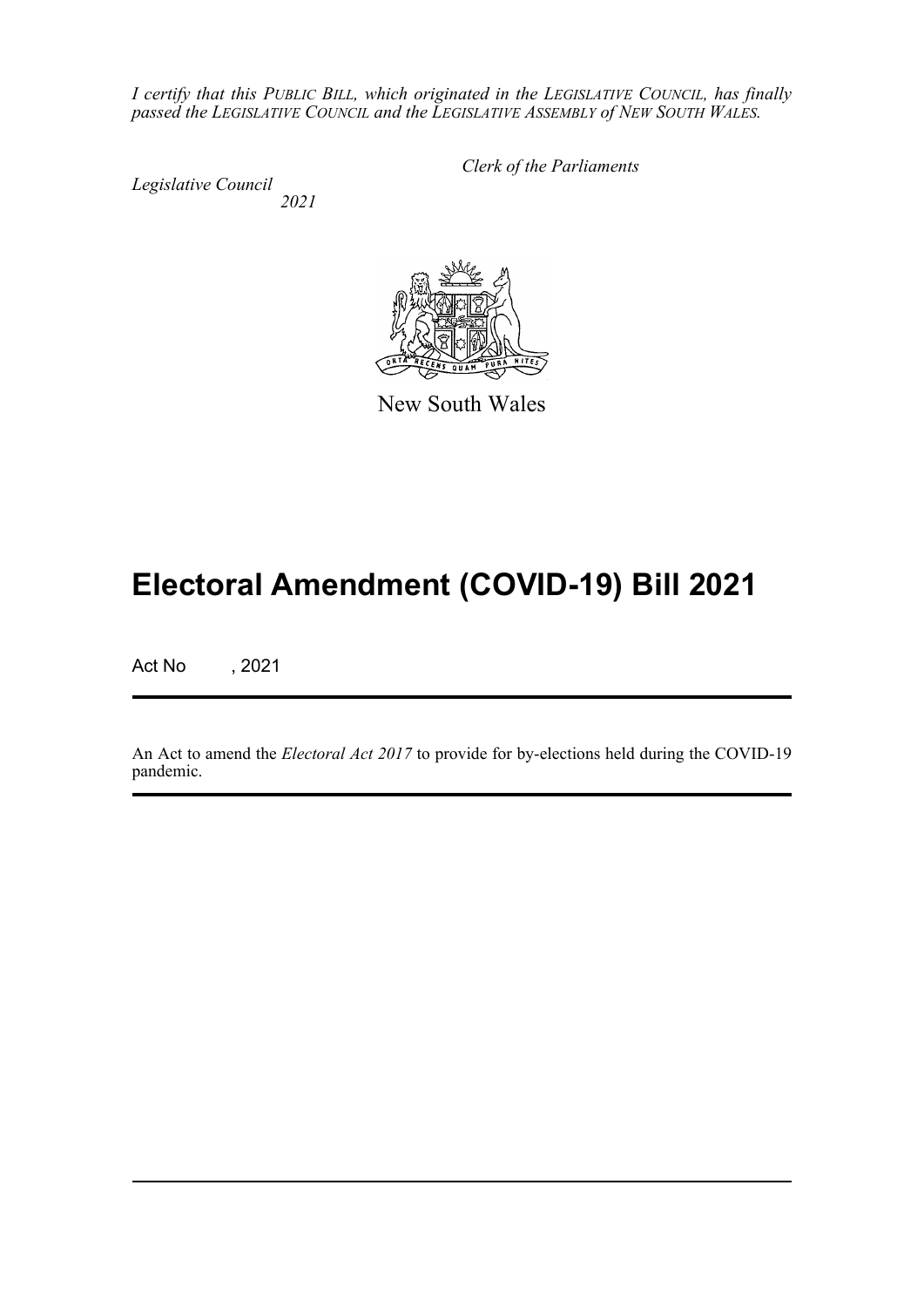### <span id="page-2-0"></span>**The Legislature of New South Wales enacts—**

#### **1 Name of Act**

This Act is the *Electoral Amendment (COVID-19) Act 2021*.

#### <span id="page-2-1"></span>**2 Commencement**

This Act commences on the date of assent to this Act.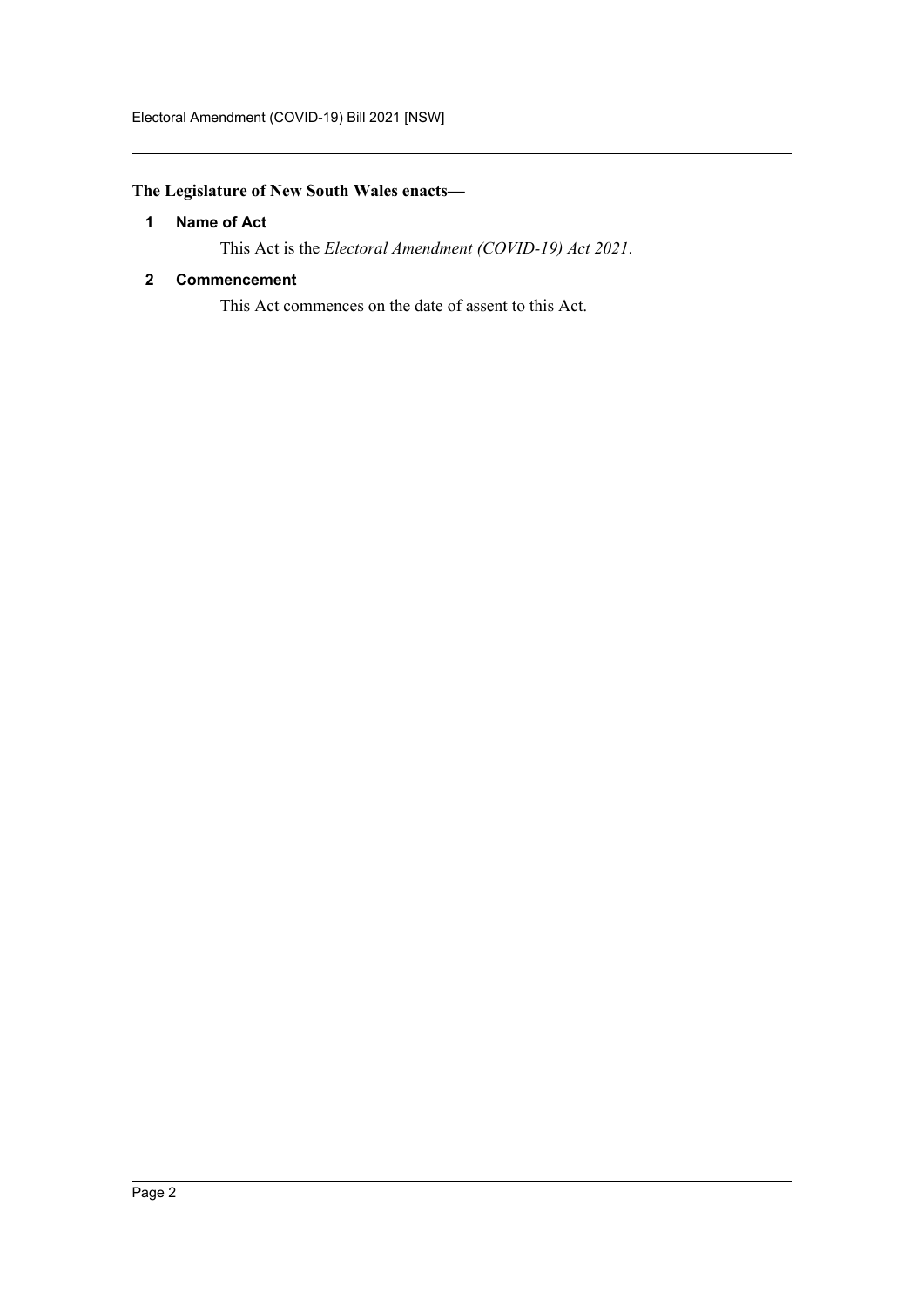## <span id="page-3-0"></span>**Schedule 1 Amendment of Electoral Act 2017 No 66**

#### **Part 10, Division 3**

Insert after clause 271—

### **Division 3 By-elections during COVID-19 pandemic**

#### **272 Definition**

In this Division—

*prescribed period* means the period—

- (a) starting at the beginning of the day on which this Division commences, and
- (b) ending at the end of 30 June 2022.

#### **273 Early voting and postal voting**

- (1) If a by-election is held during the prescribed period, an elector may apply under section 113 to vote before election day, whether or not the elector is unable to attend at a voting centre on election day, as referred to in section 6.
- (2) If a by-election is held during the prescribed period, an elector may apply under section 143 to vote by post if the elector-
	- (a) is self-isolating because of COVID-19 related reasons, or
	- (b) reasonably believes that attending a voting centre on election day will pose a risk to the health or safety of the person, or of another person, because of the COVID-19 pandemic, or
	- (c) is a permanent or temporary resident in a hospital, nursing home, retirement village or similar facility.

#### **274 Regulation-making power**

- (1) The regulations may modify the application of this Act for a by-election held during the prescribed period, for the purposes of responding to the public health emergency caused by the COVID-19 pandemic.
- (2) The Minister may recommend to the Governor that regulations be made under this section only if the proposed regulations are—
	- (a) in accordance with advice issued by the Electoral Commissioner, and
	- (b) reasonable to protect the health, safety and welfare of persons from risk of harm caused by the COVID-19 pandemic.
- (3) A copy of the following must be tabled in each House of Parliament before a regulation is made under this section—
	- (a) advice issued by the Electoral Commissioner referred to in subsection  $(2)(a),$
	- (b) any advice obtained by the Minister from the Chief Health Officer in relation to the making of the regulation.
- (4) Regulations made under this section—
	- (a) are not limited by the regulation-making power in this Act, and
	- (b) may override the provisions of this Act.
- (5) A regulation made under this section must not enable a by-election to be conducted exclusively by—